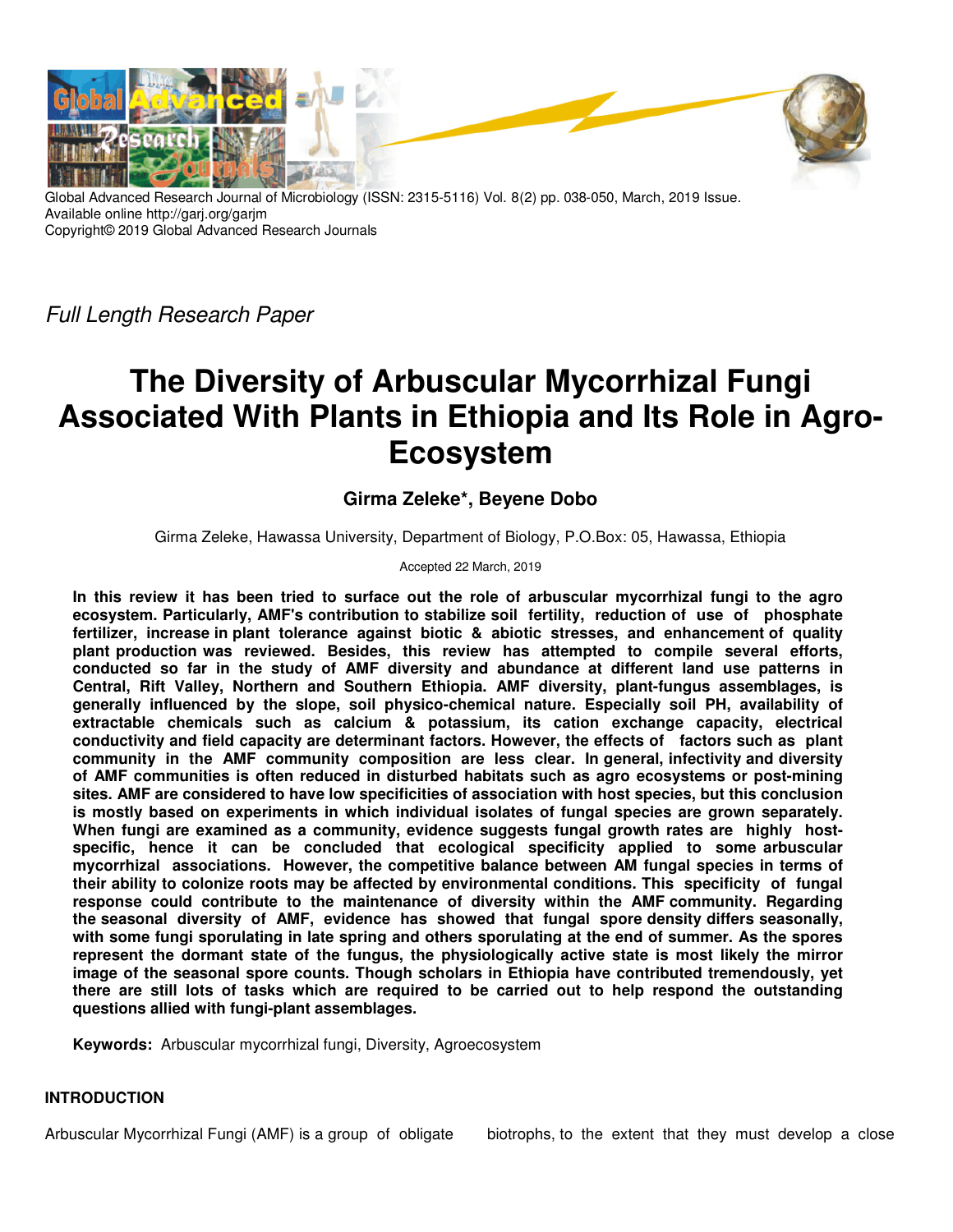symbiotic association with the roots of a living host plant in order to grow and complete their life cycle (Parniske, 2008). The term "mycorrhiza" literally derives from the Greek mykes and rhiza, meaning fungus and root, respectively. AMF can symbiotically interact with almost all the plants that live on the Earth. They are found in the roots of about 80-90% of plant species (mainly grasses, agricultural crops and herbs) and exchange benefits with their partners, as is typical of all mutual symbiotic relationships(Wang and Qiu, 2006). They represent an interface between plants and soil, growing their mycelia both inside and outside the plant roots.

AMF provide the plant with water, soil mineral nutrients (mainly phosphorus and nitrogen) and pathogen protection. In exchange, photosynthetic compounds are transferred to the fungus (Bonfante and Genre, 2010). Taxonomically, all AMF have been affiliated to a monophyletic group of fungi, i.e. the Glomeromycota phylum (Schüβler et al., 2001). They are considered to be living fossils since there is evidence that their presence on our planet dates back to the Ordovician Period, over 460 million years ago (Simon et al., 1993). Investigations on AMF taxonomy began in the nineteenth century with the first description of two species belonging to the genus Glomus. Since that date, many Glomeromycotan species, genus and families have been discovered and characterized by means of traditional approaches based on the phenotypic characteristics (mainly spore morphology). Molecular DNA sequencingbased analyses have recently contributed to a great extent by shedding light on a previously unseen and profound diversity within this phylum (Schüßler and Walker, 2011)

Functionally, AMF form the so-called arbuscular mycorrhizae with plant roots. The most typical AMF structure, which also gives the name to this group of fungi, is the arbuscule (Figure 1). This structure, whose shape recalls that of a small shrub, forms inside the root cortical cells by branching in several very thin hyphae. In this way, the surface area, where the nutritional exchanges between the plant and fungus take place, is maximized. Fungal hyphae that grow between root cortical cells are able to produce other AMF structures, such as intercellular hyphae and vesicles (Figure 1). All these structures that grow inside the plant roots represent the intraradical phase of the fungus. Hyphae also grow outside the plant roots, and generate a network that extends over long distances and explores the soil beyond the nutrient depletion zone that normally characterizes the area surrounding the roots. At the end of the AMF life cycle, or in response to particular environmental conditions, spores (Figure 1) of variable size (up to 400 µm), depending on the species, are produced in the roots and/or in the soil. These, along with external explorative and running hyphae, represent the extraradical

\*Corresponding Author's Email: girmaabc123@gmail.com

phase of the fungus. The synergic action of the intra-and extra radical phases is responsible for the ecological significance of the AMF, a soil-root-living key group of organisms (Bonfante and Genre, 2010).

Arbuscular mycorrhizal fungi (AMF), or Glomeromycota are obligate symbiotic fungi that penetrate plant roots and form the arbuscule, that is, a specialized hyphal structure that develops inside cortex cells, and represents the main site of nutrient exchange between partners(Smith and Read, 2008). These fungi have played an important role in the evolution of land plants for more than four hundred million years (Remy et al., 1994), and they today colonize the roots of most plants. In turn, the plants, despite their ability to live independently, may increase nutrient uptake, growth and reproductive success when associated with AMF (Simon et al., 1993). Moreover, AMF ameliorate soil quality (Simon et al., 1993) and improve the ability of host plants to withstand abiotic stress and disease (Singh et al., 2011), thus increasing plant performances (Berruti et al., 2016).

#### **2. Services provided by AMF in agro-ecosystems**

AM fungi, able to establish a symbiotic interaction with the root organs of 80% of plant families, not only improve the growth of plants through increased uptake of available soil phosphorus (P) and other non-labile mineral nutrients essential for plant growth, they have also 'non-nutritional' effects in stabilizing soil aggregates, in preventing erosion, and in alleviating plant stress caused by biotic and abiotic factors (Smith and Read, 2008). The beneficial effects of AM fungi on plant performance and soil health are essential for the sustainable management of agricultural ecosystems (Barrios, 2007).

Human society benefits from a multitude of resources and processes from natural and managed ecosystems, to which AMF make a crucial contribution. These resources and processes, which are called ecosystem services, include products like food and processes like nutrient transfer. Growing human needs and demands have led to an increase in resource demands imposed on ecosystems, greater global consumption of natural resources and a significant decline in ecosystem services. Many people have been under the illusion that these ecosystem services are free, invulnerable and infinitely available; taken for granted as public benefits, they lack a formal market and are traditionally absent from society's balance sheet. Since 1997, economists and ecologists have joined forces to estimate the annual value of the services that ecosystems provide (Fisher and Turner, 2008).

Although most services lie outside the market and are difficult to calculate, minimum estimates equal or exceed global gross national product (Pimm 1997). In 1997, a team of researchers from the USA, Argentina and the Netherlands put an approximate price tag of US \$33 trillion a year on these fundamental ecosystem services. This is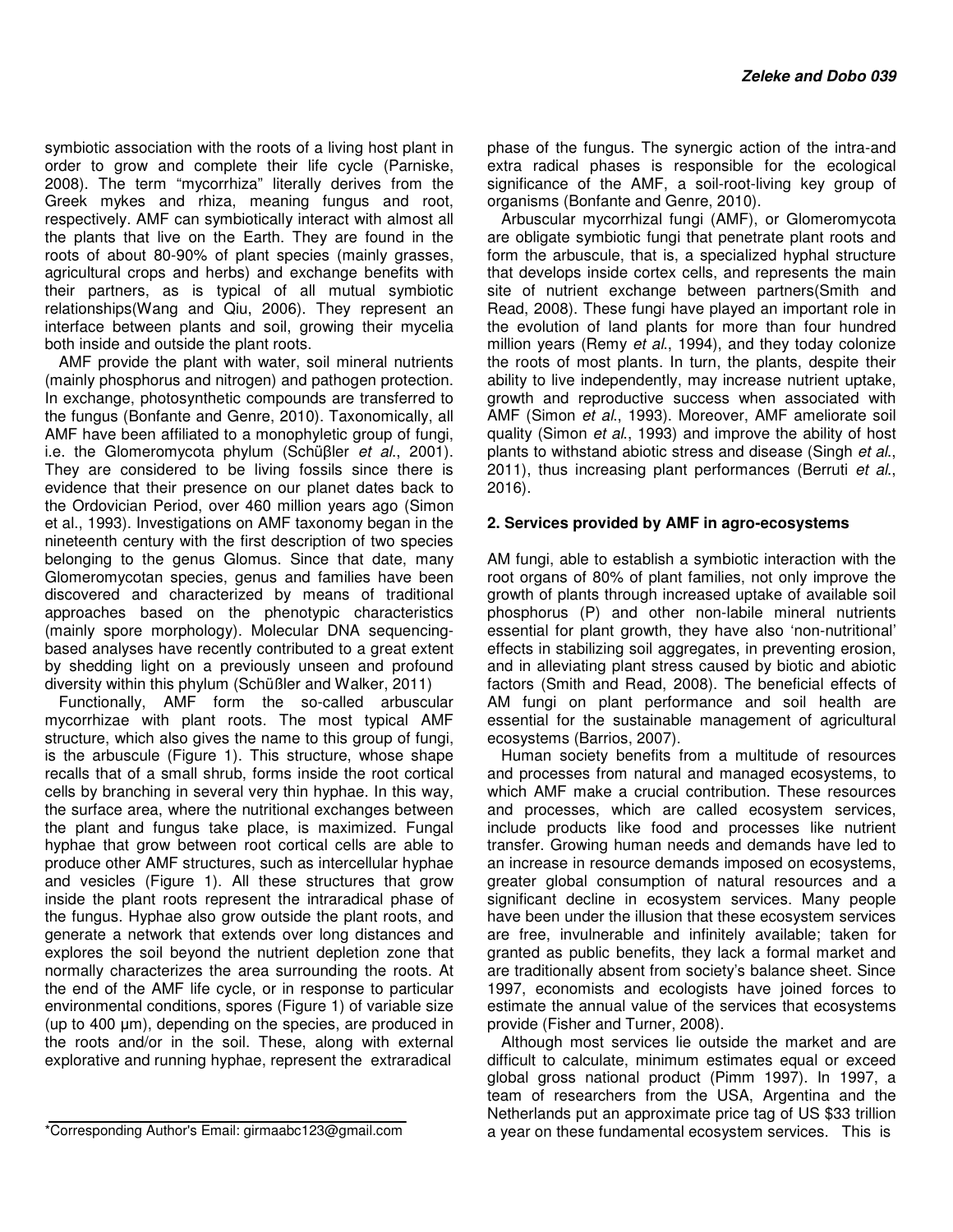Table 1: Overview of AMF service provided to ecosystem (Source: Silvio et al., 2010)

| <b>AMF Function</b>                                   | Ecosystem service(s) provided                                                                             |
|-------------------------------------------------------|-----------------------------------------------------------------------------------------------------------|
| Root Morphology modification and development of a     | Increased plant/soil adherence and soil stability (binding                                                |
| complex, ramifying mycelial network in the soil       | action and improvement of soil structure)                                                                 |
| Increasing mineral nutrient and water uptake by plant | fertilizer<br>Promote plant growth while reducing<br>requirement                                          |
| Buffering effect against abiotic stresses             | Increased plant resistance to drought, salinity, heavy<br>metals pollution and mineral nutrient depletion |
| Secretion of "glomalin" into the soil                 | Increased soil stability and water retention                                                              |
| Protecting against root pathogens                     | Increased plant resistance against biotic stresses while<br>reducing phytochemical input                  |
| Modification of plant metabolism and physiology       | Bio regulation of plant development and increase in plant<br>quality for human health                     |

nearly twice the value of the world's gross national product. In this study, two major ecosystem services, 'soil formation' and 'nutrient cycling', were respectively estimated to represent US \$17.1 and 2.3 trillion (Costanza et al., 1997).

 The supply of agricultural products and ecosystem services are evidently essential to human existence and quality of life; however, recent agricultural practices that have greatly increased global food supply have had inadvertent, detrimental impacts on the environment and on ecosystem services. High-intensity agriculture has principally focused on productivity instead of integrating natural resource management into food production security; mechanization, monocultures, and increased use of synthetic inputs (chemical fertilizers, pesticides) have degraded water quality, reduced arable lands and forest resources, and soil fertility (Foley et al., 2005).

In consequence, novel and expedient methods are needed to manage Earth's ecosystem services, the loss of which will have important consequences for sustainable food production in the face of an increasing world population. Agriculture is the largest interface between humans and environment, thus reconciling crop production and environmental integrity, in other words sustainable crop production, is a major challenge for agriculture and future farmers (Robertson and Swinton, 2005). This implies the need to develop crop management strategies that optimize soil fertility, biological diversity and crop robustness (Altieri,1995) by creating forms of agro ecosystems that respect natural ecological processes and support productivity in the long term (Altieri,1999).

In this context, the ecosystem services rendered by soil biota in maintaining soil quality, plant health and soil resilience are extremely pertinent (Smith and Read, 2008). In particular, soil microorganisms that form mutually beneficial relationships with plant roots have become a target of increasing interest in agricultural research and development because they offer a biological alternative to promote plant growth and reduce inputs in sustainable cropping systems (Hart and Trevors, 2005). The ubiquity of AM fungi at the interface between soil and plant roots makes them a key functional group of soil biota which by their nutritional and non-nutritional activities profoundly influences ecosystem processes that contribute to the ecosystem services in agro ecology. AMF symbiosis can play as an ecosystem service provider (for an overview see Table 1) to guarantee plant productivity and quality in emerging systems of sustainable agriculture. The appropriate management of ecosystem services rendered by AM will impact on natural resource conservation and utilization with an obvious net gain for human society (Silvio et al., 2010).

#### **2.1 AMF role in soil stability**

During development of AM, the fungal symbionts grow out from the mycorrhizal root to develop a complex, ramifying network into the surrounding soil which can reach up to 30 m of fungal hyphae per gram of soil (Wilson et al., 2009). This network can make up to 50% of fungal mycelium in soil (Rillig et al., 2002) there by representing a major part of the soil microbial biomass (Leake et al., 2004). This mycelial network can have a binding action on the soil and improve soil structure. In addition, the secretion by AM fungi of hydrophobic, 'sticky' proteinaceous substances, referred to as glomalin (Rillig et al., 2002), also contributes to soil stability and water retention (Bedini et al., 2009). The combination of an extensive hyphal network and the secretion of glomalin is considered to be an important element in helping to stabilize soil aggregates (Rillig and Mummey, 2006), thereby leading to increased soil structural stability and quality (Caravaca et al., 2006).

Agronomic practices such as monoculture cropping, ploughing, or fertilization have frequently been observed to have a negative impact on the amount as well as the diversity of AM fungi present in soils (Oehl et al., 2005). A reduction in fungal biomass will result in a negative effect on soil stability and consequently increase the risk of soil erosion. This is not to be underestimated; in the UK, productivity loss due to soil erosion of agricultural soils has been estimated to 9.99 million  $\epsilon$ /year (Görlach et al.,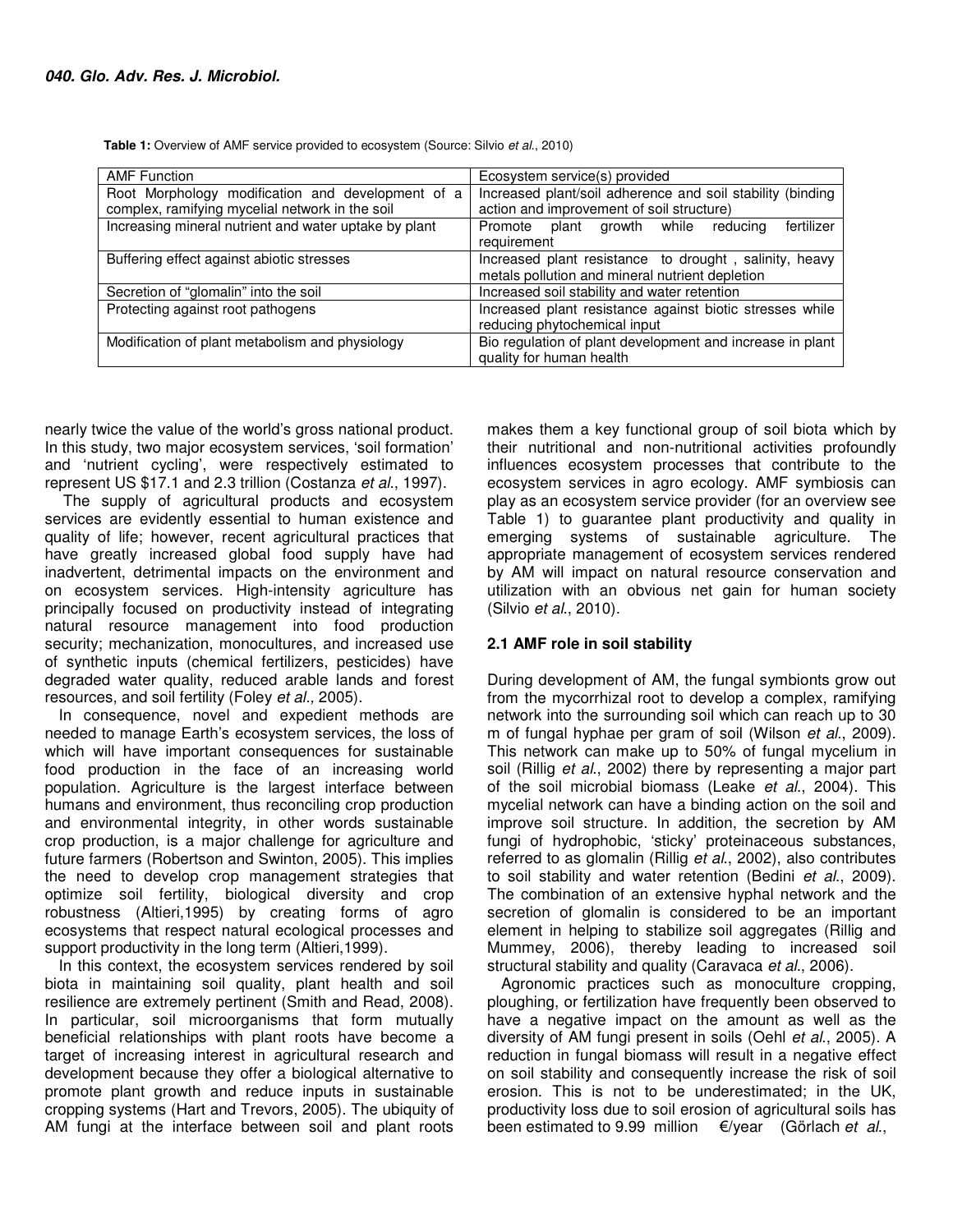2004). Since soil is a non-renewable resource on a human time-scale, the impact of erosion is often cumulative and in most instances irreversible (Silvio et al., 2010).

#### **2.2 AMF role in reducing phosphate fertilizer input**

Phosphate, which is an essential mineral nutrient for plant growth, is one of the three main mineral nutrients applied in agriculture. Rock phosphate sources are limited and on the basis of the presently known world phosphate reserves, most of the phosphate mines will be depleted in about 100 years (Herring and Fantel 1993; http://minerals.usgs. gov/minerals/pubs/mcs/2008/mcs2008.pdf).

Although the consumption of triple-phosphate has been reduced in developed countries between 2000 and 2006 by 36%, reaching an annual amount of 0.3 million tonnes, whereas in the mean time it increased by 36% in the developing countries reaching an annual amount of 2.1 million tonnes www.fertilizer.org/ifa/ifadata/search). Excess application of phosphate fertilizers is an important cause of water eutrophication, and therefore improvement of phosphate uptake efficiency by plants is a priority. Inorganic phosphate (Pi) has very limited diffusion capacities in soils and its rapid absorption from the soil solution by plant roots generates Pi depletion zones at the root surface resulting in a decline of directly absorbed Pi by the plant surface (Roose and Fowler, 2004). The network of fungal mycelium connected to AM roots increases by several orders of magnitude the soil volume which can be explored by a plant so that a mycorrhizal root is more efficient in phosphate uptake than a non-mycorrhizal root (Smith and Read, 2008). Under given field conditions, it has been estimated that a reduction of 80% of the recommended phosphate fertilizer could be supplemented by inoculation with AM fungi (Jakobsen, 1995). It is evident that such reductions in phosphate application have important economical and environmental impacts (Silvio et al., 2010).

#### **2.3 The role of AMF in amplifying plants' tolerance against abiotic stresses**

Abiotic stresses cause extensive losses to agricultural productivity. Mineral depletion, drought, salinity, heavy metals or heat are serious problems in many parts of the world, in particular in arid and semi arid areas (Evelin et al., 2009). It is predicted that two thirds of cultivable land may disappear in Africa, a third in Asia and one fifth in South America by 2025 and that arable land area per inhabitant in the world will be reduced to 0.15 ha in 2050 (http://www.un.org/esa/sustdev/documents/agenda21/frenc h/action12.htm). In the USA and Spain, one third of the country is undergoing desertification. The potential of AM fungi to enhance plant tolerance in abiotic stress conditions has long been recognized (Smith and Read, 2008) and their manipulation in sustainable agricultural systems will

be of tremendous importance for soil quality and crop productivity under severe edapho-climatic conditions (Lal, 2009).

Amongst more recent examples of the use of beneficial soil microbes to improve crop tolerance against abiotic stress conditions, studies of the synergistic effect of coinoculated bacteria and AM fungi from dry environments on plant growth under drought stress (Marulanda and Barea, 2009) underlines the interest of manipulating autochthonous AM fungal isolates from dry soils for revegetation of degraded land sites to improve soil quality, and to fight desertification in Mediterranean ecosystems. For example an indigenous drought-tolerant strain of Glomus intraradices associated with a native bacterium reduced by 42% the water required for the production of Retama sphaerocarpa (Marulanda et al., 2006). AM fungi alleviate stress salinity in olive tree plantations in Spain or in arid North Africa where palm grove yields are considerably affected by drought and soil salinity (Porras-Soriano et al., 2009).

Another area where AM fungal inoculation has become a prospective tool for enhancing plant tolerance to environmental stress conditions, is in the re-vegetation of naturally or industrially metal-contaminated soils. There are many examples in the literature to illustrate this role of the AM symbiosis, although the underlying mechanisms are not yet fully understood (Khade and Adholeyavan, 2009). The occurrence of AM in Ni hyper accumulating plant species found naturally on metal-rich soils offers possibilities of using heavy metal hyper accumulating plants together with AM fungi for phytoremediation strategies (Gamalero et al., 2009). Furthermore, many phosphate fertilisers are a major source of soil contamination by cadmium in agricultural systems (Nziguheba and Smolders, 2008) which again pleas for the reduction of crop reliance on phosphate fertilizers. AM fungi, through their mycelium network, not only improve Pi uptake by roots but they also have a buffering effect on the cadmium uptake, reducing the toxic effect of cadmium on plant growth (López-Millán et al., 2009).

#### **2.4 The role of AMF in protecting crops against biotic stresses**

To limit the spread of pests causing great yield losses in cultivated crops, conventional agriculture has been using large quantities of pesticides as well as plant breeding programmes in order to obtain disease-resistant plants. However, pesticides are often only partially effective against soil-borne diseases. Moreover, they are detrimental to human health and to the environment and as a consequence an ever-increasing number of pesticides are being taken off the market. In addition, disease resistance obtained by plant breeding programmes is often due to single plant genes, which can be rapidly overcome by evolutionary biodiversity in pathogenic agents.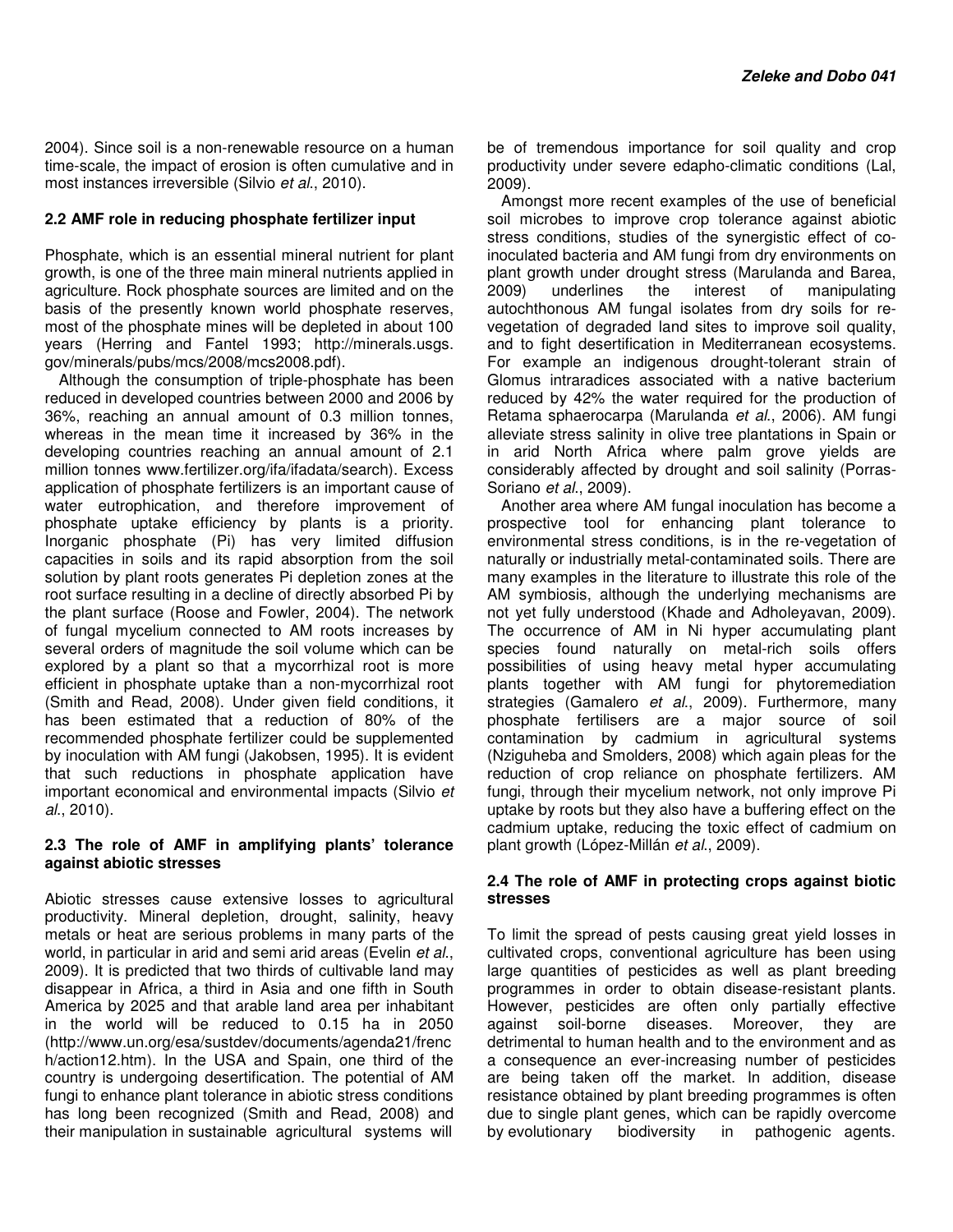Complementary approaches have therefore to be developed to ensure durable tolerance of plants to pathogens. Numerous studies have demonstrated the beneficial effect of AM fungi in increasing plant tolerance to biotic stress caused by soil-borne pathogens interacting with many plant species. This has been consistently shown for a number of pathogenic fungi or Oomycetes such as Fusarium, Rhizoctonia, Verticillium, Thievalopsis, Aphanomyces, Phytophthora and Pythium, as well as nematodes from the genera Heterodera, Meloidogyne, Pratylenchus and Radopholus (Hao et al., 2009). Most of the research has been carried out under very controlled conditions at early stages of plant growth but a few studies conducted in the field or in the greenhouse under real production conditions confirm these results (Utkhede, 2006).

Disease associated loses has shown a tremendous challenge in crop production arena. If we consider tomato, which is one of the most widely grown vegetables in the world, and which is susceptible to many insects, bacteria and nematodes causing significant reduction in fruit yield (34%) under current production practices (Engindeniz, 2006). Although this plant is not highly responsive to AM fungi in terms of plant growth (Smith et al., 2009), it clearly benefits from mycorrhization when challenged by root pathogens such as Fusarium oxysporum. f. sp. radicisly copersici, Rhizoctonia solani, Phythophthora parasitica or Meloidogyne incognita. In this case, root colonisation by AM fungi can largely reduce root infection and disease severity caused by the pathogens, resulting in increases in plant fresh weight (up to 198%) and fruit yield (14.3%) as compared with pathogen-infected non-mycorrhizal plants (Table 2).

This clearly justifies the comparison of mycorrhiza to a 'health insurance' for plants (Gianinazzi and Gianinazzi-Pearson, 1988). Variation, however, exists in the efficiency of bioprotection between AM fungal species or isolates (Martinez-Medina et al., 2009). Nonetheless, even where there is no immediate positive effect on plant growth and yield (Table 2), a reduction in disease development can be beneficial for decreasing pathogen populations in the soil and this may have a positive impact on following crops. Overall, the greater tolerance of mycorrhizal plants against root pathogens provides bioprotection as an ecosystem service for sustainable agriculture since it can be active against a wide spectrum of pathogens and could complement innovative multiple allele quantitative resistance obtained by plant breeding (Silvio et al., 2010).

#### **2.5 The role of AMF to enhance plant quality for human health**

Mineral content and secondary metabolites of crops used as food or medicinal remedies can be beneficial in preventing diseases such as cancer, cardiovascular and neurodegenerative diseases or microbial infection

(Cummings and Kovacic, 2009). For example, zinc deficiency alters the immune and gastrointestinal systems, blood cell development, thyroid hormone metabolism as well as pancreas, liver and brain activity, and can increase risks of diabetes, coronary artery disease and cancer (Cummings and Kovacic 2009). Approximately 30% of the world's soils are Zn deficient, particularly in tropical areas (Cavagnaro, 2008) and this leads to reduced yields and Zn content in crop products, resulting in inadequate dietary Zn intake for many human populations and a negative impact on human health. Several studies have reported that AM can increase Zn uptake by plants even under field conditions (Cavagnaro, 2008). For example, the Zn content in shoots and fruits of field-grown wild-type mycorrhizal tomato plants was found to be up to 50% higher than in a mutant with reduced mycorrhizal colonization (rmc) (Cavagnaro et al.,2006).

It is also becoming evident that the AM symbiosis can stimulate the synthesis of plant secondary metabolites, which are important for increased plant tolerance to abiotic and biotic stresses or beneficial to human health through their antioxidant activity (Seeram 2008). These bioactive compounds include organosulfides, polyphenols (phenolic acids, anthocyanins, flavonoids), phytosterols, stilbenes, vitamins, lignans and terpenoids including carotenoids (Kirby and Keasling, 2009). Although it is well-known that AM fungi can stimulate synthesis of phenolic compounds (phenolic acids, flavonoids) and activate the carotenoid pathway in roots (Schliemann et al., 2008), only a few analyses have targeted final crop products (leaves, roots or fruits) of mycorrhizal plants used in food or in medicinal remedies . Nonetheless, these studies indicate that activation of plant secondary metabolism in response to AM fungi can result in increases in essential oil concentration of plant tissues or in the content of individual molecules.

The reported data also show that even under field conditions AM fungi can enhance leaf, fruit or bulb accumulation of many molecules with medicinal interest. For example, the 95% increase in artemisinin concentration in leaves of mycorrhizal Artemisia annua (Chaudhary et al., 2008) is of both medical and economical interest since artemisinin, which is highly priced, is considered as the best treatment for uncomplicated malaria when used as part of a combination therapy (Kirby and Keasling, 2009). It is however important to note that the beneficial impact of AM fungi on plant mineral and secondary metabolite contents depends not only on AM fungal species or isolates, but also on plant genotype and fertilization regime (Gianinazzi et al., 2008) which again underlines the need to develop crop management strategies using appropriate plant/AM fungal combinations and culture practices for the production of mycorrhizal plants with nutritional quality (Silvio et al., 2010).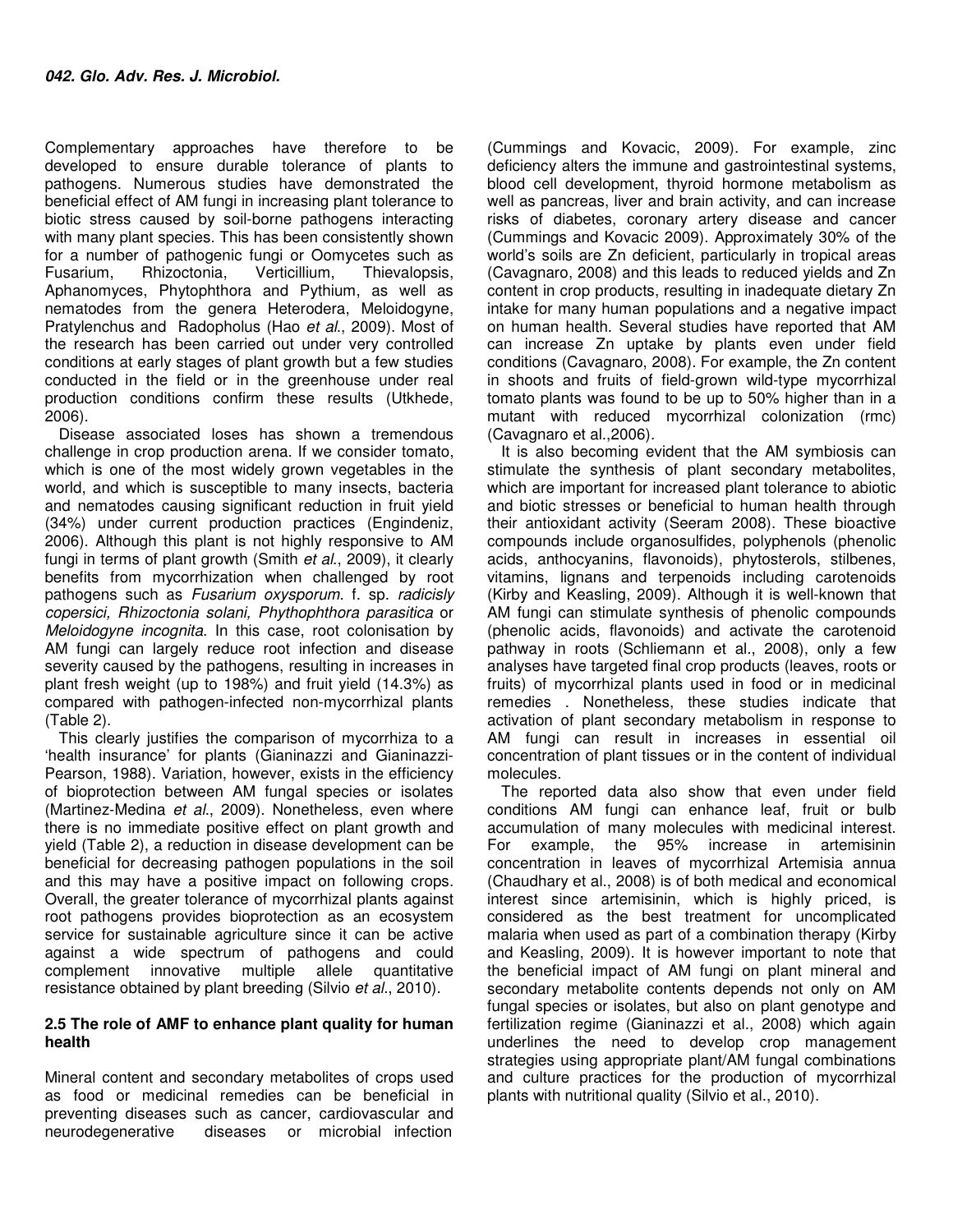#### **3. AMF abundance and diversity**

AMF diversity is generally influenced by the soil chemistry, and especially by the soil pH (Dumbrell et al., 2010), the abundance of AMF in the roots was related to some chemical (available extractable calcium and potassium) and physical (cation exchange capacity, electrical conductivity and field capacity) properties of the soil, thus suggesting an effect of AMF on improving the soil quality. The non-metric multidimensional scaling (NMDS) ordination of the AMF community composition showed that the diversity of AMF in the various sites was influenced not only by the soil quality, but also by the slope. Therefore slope, soil PH, and soil chemistry are vital to consider in the plant-fungus assemblages (Casazza et al., 2017).

However, the effects of factors such as plant community in the AMF community composition are less clear (Zobel and, OÈ pik, 2014). In general, infectivity and diversity of AMF communities is often reduced in disturbed habitats such as agroecosystems or post-mining sites (PuÈschel et al., 2008).

 Arbuscular mycorrhizal fungi are considered to have low specificities of association with host species, but this conclusion is mostly based on experiments in which individual isolates of fungal species are grown separately, (Bever et al., 2001). When fungi are examined as a community, evidence suggests fungal growth rates are highly host-specific, hence it can be concluded that ecological specificity applied to some arbuscular mycorrhizal associations (McGonigle and Fitter , 1990). However, the competitive balance between AM fungal species in terms of their ability to colonize roots may be affected by environmental conditions. This specificity of fungal response could contribute to the maintenance of diversity within the AMF community (Bever et al., 2001).

Evidence showed that fungal spore density differs seasonally, with some fungi sporulating in late spring and others sporulating at the end of summer. As the spores represent the dormant state of the fungus, the physiologically active state is most likely the mirror image of the seasonal spore counts. For example, Gigaspora gigantea, which sporulates most abundantly in the fall and appears over winter as spores, is likely to be physiologically active during the warm season. In an experiment in which AMF were trapped on different plant hosts, isolates of different fungal species sporulated differentially, with the relative dominance of fungal species being reversed, depending on the plant species with which they were associated (Bever et al., 1996).

As this pattern of host specificity of growth rates in this "non-specific" association has been observed in other systems, including tall grass prairie (Johnson et al., 1992), California grasslands (Nelson and Allen, 1993), chalk grasslands (Fitter and Sanders, 1992) and agricultural fields (Douds and Millner, 1999), this appears to be a general property of this interaction. The symbiotic

performance of AM fungi and the final mycorrhizal phenotype can be considered as resulting from the interaction of two main factors: infectivity and affectivity, both of which depend on fungal and plant determinants. Although plant mechanisms regulating mycorrhizal infection is complex, it is interesting that plant resistance to arbuscular mycorrhizal fungi can be induced by a simple mutation at one locus (Gollottee et al., 1993).

#### **3.1. Diversity of AMF across different cropping systems of north Ethiopia**

According to the unpublished study conducted in Northern part of Ethiopia, Jabi Tehnan woreda western Gojam by Moges Shenkutie, 2014 spore density of the different cropping systems varied significantly within and between land uses types ranging from 104 spores/100gm soil from Eucalyptus (E.globulus) mono (tree) cropping to 929 spores/100gm soil for mixed cropping system (cabbage+sunflower+maize). All plants formed AM symbiosis except cabbage (Brassica oleraceae). The AM fungal colonization pattern showed variations among the roots of the cropping types ranging from 22% (teff and eucalyptus) up to 73.4% from sunflower/maize/ (mixed crop). On the contrary, other studies showed that teff and Eucalyptus tree had mycorrhization rate of 58-67% (Cesra et al., 2009) 31-60% (Tekalegn Mamo and Killhalm, 1987), respectively. A total of 8 AMF genera and 43 morphospecies were identified from the different cropping systems of which the highest number of species was recorded from the genus Acaulospora(14 species), followed by the genera Glomus (9 species) and Scutellospora (7 species), Funneliformis (5 species), Claroideoglomus (3 species), Gigaspora (3), Entrophosphora and Paraglomus with one species each. Based upon Importance Value (IV), no dominant AMF species were recorded across all the land use types. However, three common AMF species: Funneliformis geosporum (34%), Acaulospora rehmii (27%) and Glomus clarum (26%) were found comparatively with high importance value respectively. Although the genera Acaulospora and Glomus contained large number of species, they did not have dominant species distributed across the land use types. In this study, AMF species diversity was much lower in tree-based cropping system (Eucalyptus) or mixed croton+juniperus plantation than in the annual cropping systems (monocrops, mixed crops).The study showed that intensive land use (cropping) produced more spores than the relatively stable ecosystems of trees indicating that disturbance enhances sporulation. As per studies of Janos,1992, Picone, 2000 high spore densities were recorded from land use changes, it is justified as these changes induce AMF to sporulate due to grazing, disturbance and slow rate of decomposition. Moges's study has revealed a link between spore density, mycorrhization and species diversity in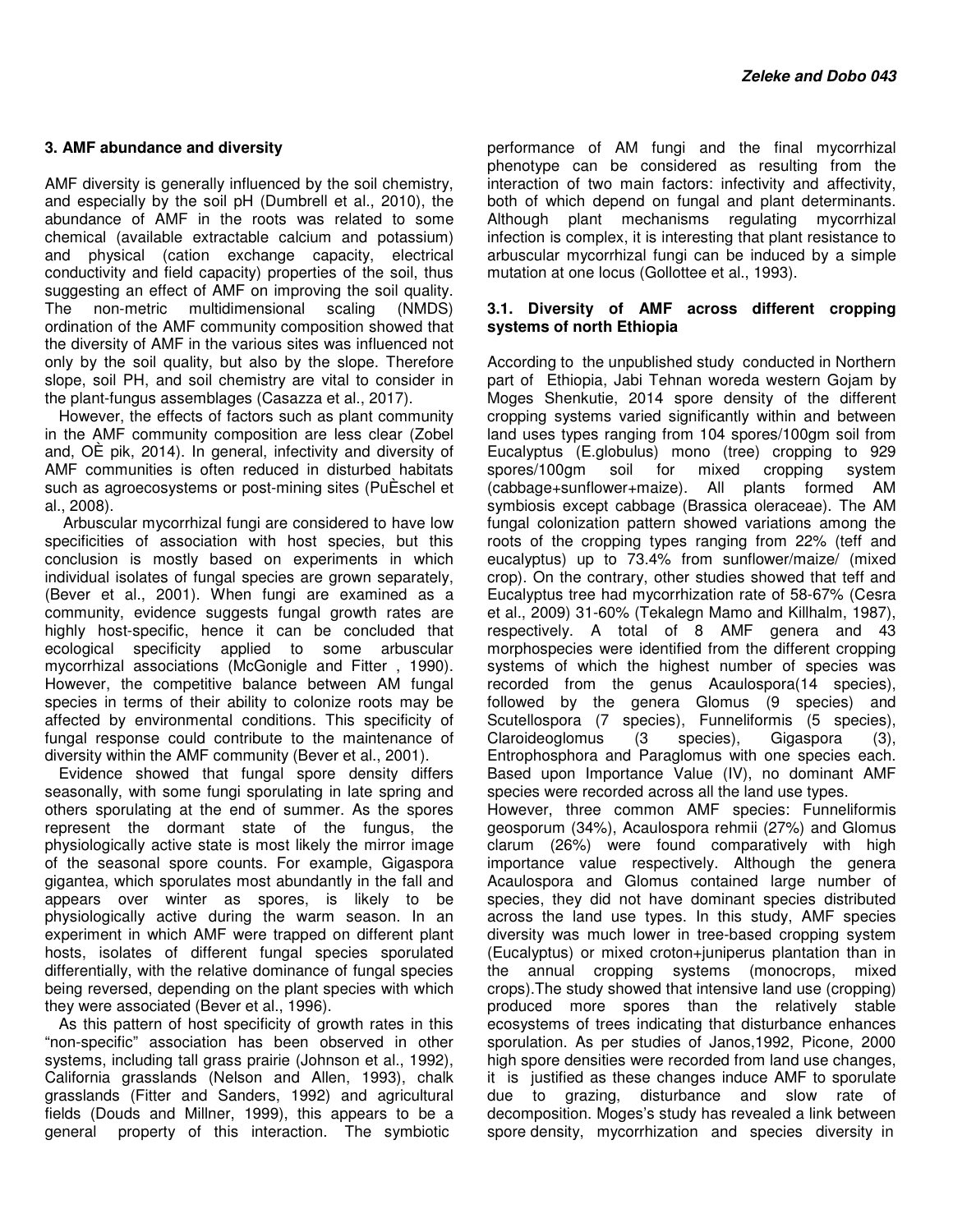relation to physico-chemical characteristics at P< 0.05.

Based upon the Importance Value (IV), the different AMF genera were generally categorized into "Commonly distributed" and "Rarely distributed" species across the different land use types. However, according to the unpublished study of Moges Shenkutie (2014) there were no species found as dominant (IV>50%) that were distributed amongst all plants in all cropping systems .This is quite different from the report of Zerihun Belay et al., (2015), where the genera Claroideoglomus and Funneliformis were categorized into the dominant genera with IV 63 and 56, respectively.

Furthermore, study out puts of Moges Shenkutie (2014) consolidates that all species from Claroideoglomus and a species from Paraglomus were categorized into the "common" group (with IV 10 %< X<50%) together with many species of Acaulospora (33%), Glomus (23%) and Scutellospora (16%) and that were distributed in many of the cropping systems (land uses). However, all species from Gigaspora, and Entrophospora were "Rare (IV<10%)" and distributed in one or in the other land use types. The other species, Claroideoglomus caledonium, C. etunicatum, F. mossae, Glomus tortusum and Acaulospora morrowiae, Glomus ebureum, and G. lamellosum, G.clarum, Claroideoglomus luteum, and Acaulospora rehemii were detected from most of the sites.

#### **3.2. Diversity of AMF across different cropping systems in central & rift valley of Ethiopia**

According to the root samples and rhizosphere soil of nine acacia species (Acacia abyssinica, Faidherbia albida, A. nilotica, A. senegal, A. seyal, A. sieberiana, A. saligna, A. tortilis and A. robusta) collected from Bishoftu, Zeway and Addis Ababa sites with different land use types, AMF were present in all roots and rhizosphere soil samples of acacia trees with low (12%) to moderate (67.3%) levels of colonization (Zerihun Belay et al., 2013). This pattern is similar to that observed in other tropical systems such as (0 to 75% colonization) in acacia and other woody legume species in dry deciduous forest areas of Northern Ethiopia (Birhane et al., 2010), (31 to 64% colonization) in acacia and prosopis tree species in Senegal (Ingleby et al., 1997), (35 to 65% colonization) in acacia tree species, in India (Lakshman et al., 2001) and (56 to 73% colonization) in A. farnesiana and A. planifrons, in India (Udaiyan et al., 1996).

Correlation analysis showed that arbuscular colonization was positively correlated with hyphal and vesicular colonization (Lingfei et al., 2005). Concerning soil parameters, Zerihun Belay et al., (2013) has revealed that, though not significant, there was an indication of positive correlation between percentages of hyphal colonization and organic carbon (0.536) and a negative correlation between hyphal colonization and available P (-0.454), a result that is similar to the work of Lingfei et al. (2005).

Also, Kahiluoto et al., 2001suggested a negative correlation between available phosphorus and AM colonization.

Significant variation in the abundance of AMF spores was found in the rhizosphere soil of acacia tree species in the same or different plant community. The mean number of spores per 100 g of soil ranged from 307 to 1506 with an average of 994 (Zerihun Belay et al., 2013). Other studies in similar or different host plants of the tropical area corroborate this finding: 775 to 1240 spores 100 g-1 soil in A. albida Del. in Senegal (Diop et al., 1994); 500 to 1500 spores 100 g-1 soil in A. farnesiana and A. planifrons in moderately fertile alkaline soils in India (Udaiyan et al., 1996); 110 to 2600 spores 100 g−1 soil in tropical forest and pasture (Picone, 2000) and 5 to 6400 spores 100 g−1 soil in a valley savanna of the dry tropics (Tao et al., 2004). By contrast, low spore densities of 11 to 32 spores 100 g−1 soil were detected in dry deciduous woodlands of Northern Ethiopia associated with different acacia species (Birhane et al., 2010).

The percentage of root length colonized by AMF was estimated. Spores, spore clusters and sporocarps extracted from soil samples were counted and morphologically identified to species or specific morphotype. Roots of all acacia species were colonized from low to moderate or relatively high levels by AMF with the occurrence of arbuscules, vesicles and hyphae. Arbuscules were however not detected in roots of A. senegal. The highest AM fungal colonization was found in A. seyal (67.3%) from open grazing field (OGF) at Zeway followed by A. nilotica (44%), whereas the lowest AMF colonization of 12% was recorded in A. saligna at Bishoftu. Rhizosphere soils harbored AMF fungal spores ranging from 3.7 spores g-1 soil in A. nilotica to 15.0 spores g-1 in A. seyal from open grazing field (OGF) at Zeway.

A total of 41 AMF species in 14 genera and 7 families of the Glomeromycota were identified. Nine species belonged to Acaulospora, 6 to Funneliformis, 4 each to Gigaspora, Glomus, and Rhizophagus, 3 each to Claroideoglomus, and Scutellospora, 2 each to Racocetra and Diversispora, and 1 each to Entrophospora, Sclerocystis, Paraglomus and Pacispora. Moreover, 2 unidentified morphotypes each of Glomus, and Acaulospora and 1 of Archaeospora were isolated. Based on relative abundance and isolation frequency of spores, C. claroideum, C. etunicatum, C. luteum, F. geosporus and G. aggregatum were the dominant species in the study. The study showed that the acacia species were characterized by relatively high AMF colonization and very high AMF diversity. AMF spore density and AM root colonization in acacia roots were influenced by soil factors such as available P and soil texture (Zerihun Belay et al., 2013).

As per the study conducted by Zerihun Belay et al., (2015) to estimate the effect of different land use types on arbuscular mycorrhizal (AM) fungal populations in soil and trap cultures from Showa robit, Ethiopia, the following out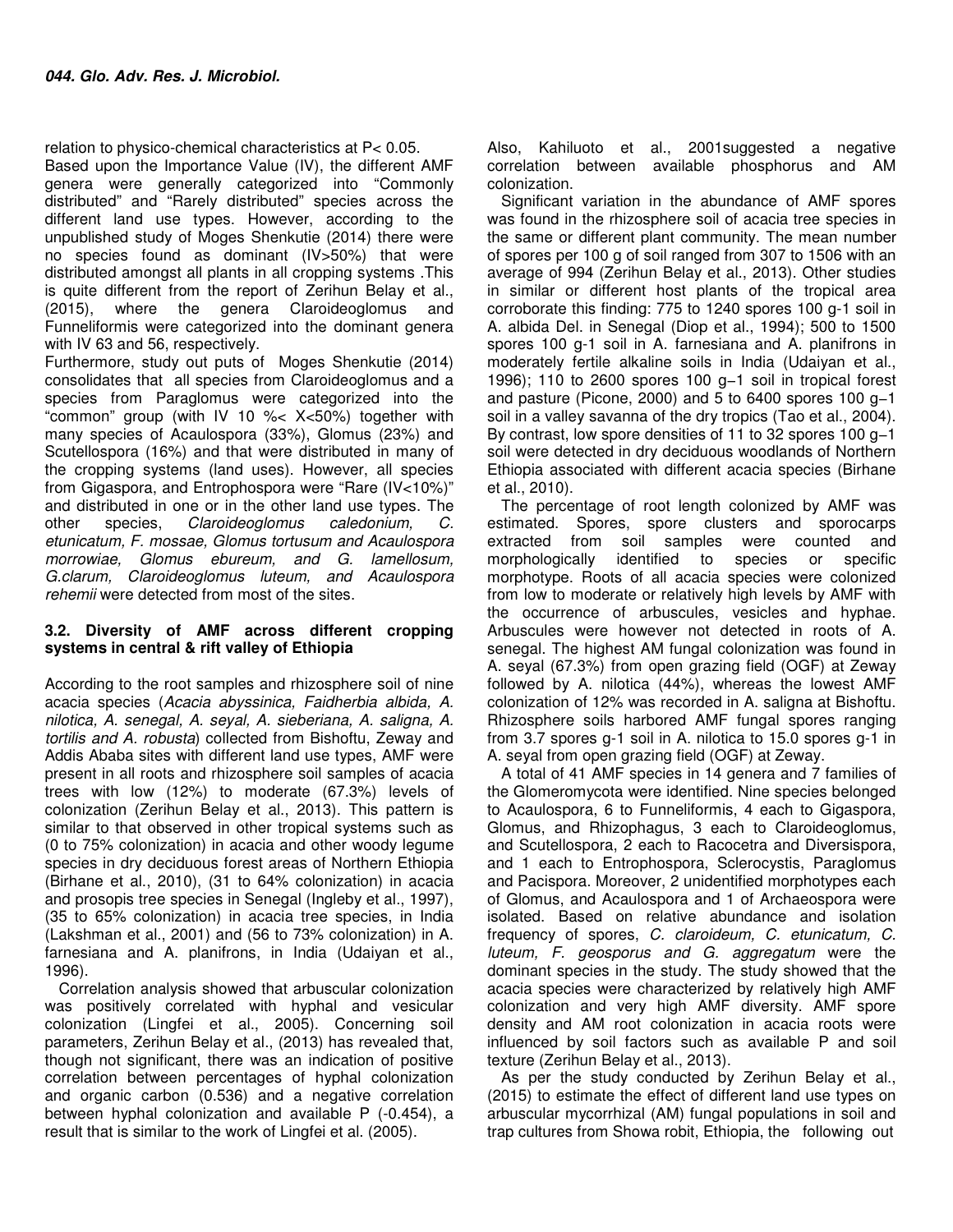puts were recorded. Seven land use types were selected. There were low-input arable systems, either having a mixture of crops (Arable1) or monocropped with sorghum (Arable2) or maize (Arable3). Arable4 was relatively a highinput system with monocropped sorghum. A fruit cropping area (FC) managed with composts and plant residues, a natural forest (NF) and an acacia plantation (AP) were also studied. AMF spore abundance, species richness, diversity indices and mycorrhizal inoculum potential (MIP) were studied. In field soil, significantly higher spore numbers were recorded from FC, Arable1 and Arable3 (5.8-6.1 spores g-1 soil) than in Arable4, NF and AP (2.8-3.9 spores g-1 soil). In trap cultures, AP, FC, and Arable2 had the highest spore numbers (9.8-11.1 g-1 soil) and Arable 4 and NF the lowest (2.5-3.8 g-1 soil). Slightly different MIP patterns also occurred with Arable1 (53.7%) and FC (52.6%), having significantly higher hyphal colonization, 53.7% and 52.6%, respectively, compared to the other land use types that fell within percentage colonization of 19.9- 25.8 %. A total of 42 and 33 morphospecies of AMF were identified in field soil and trap culture soil, respectively. Trap culturing increased spore numbers but caused a loss of AMF species richness. Higher species richness was obtained in FC and Arable1 compared with the other systems. Claroideoglomus and Funneliformis were the dominant genera in all land use types in both trap culture and field soil. The results clearly imply that organic management and diversification of crops enhances AMF diversity of low-input agricultural systems.

Study findings of Tesfaye Wubet et al., 2009 confirm previous results from the same area indicating distinct fungal communities associated with the diverse tree species and suggests the potential of these indigenous tree seedlings to trap a wide range of AM fungi appropriate for successful afforestation. According to the study carried out by Mengsteab Hailemariam et al., 2013 on spore abundance, root colonization of Albizia gummifera(J.F. Gmel.) and Croton macrostachyus (Hochst Ex Del.) trees and their effect on colonization of maize has revealed that the number of spore count was significantly higher under the canopy of A. gummifera (791/100 g of dry soil) and C. macrostachyus (877/100 g of dry soil) trees than outside the canopy (547 and 588/100 g of dry soil, respectively).

The level of root colonization of C. macrostachyus (45 %) was higher than A. gummifera (41 %). Root colonization of maize crops grown under the canopy of A. *gummifera* and C. macrostachyus trees was significantly higher than outside the canopy ( $P < 0.001$ ). Maize seedlings grown on non-sterilized soils collected under and outside the canopy of A. gummifera and C. macrostachyus trees recorded higher root colonization, plant height, shoot and root dry weight than grown on sterilized soils  $(P < 0.001)$ . The percentage of AM colonized roots of Zea mays seedlings was significantly positively correlated with the number of spore counts for field soils. The study output consolidates the fact that the rhizospheres of indigenous agroforestry

perennial species are important source of inoculum for annuals. The integration of perennials and annuals in an agroforestry system enhances the maintenance of soil quality in the tropics.

#### **3.3. Diversity of AMF in agroforestry systems of South Ethiopia**

According to study conducted in agroforestery practicing areas of Sidama Zone, South Ethiopia, at moderate to low P and N concentrations the rate of AMF root colonization and spore density was high in comparison with the rhizosphere soils with the highest P and N concentration.

In the contrary, study out puts of Beyene Dobo et al., 2016 revealed that there is increment in spore density and diversity with an increase in soil available P in culturally protected forest that may be because the concentration of P is not high enough to influence mycorrhizal development (Diriba Muleta et al., 2007). The highest percentage of total AMF colonization was recorded for shade trees Millettia ferruginea (84%) and Erythrina brucei (80%) followed by intercropped perennial crops Ensete ventricosum (86%), Catha edulis (85%) and Coffea arabica (80%) and the lowest percentage AMF colonization was recorded for Rhamnus prinoides(53%) and Colocasia esculenta (52%).

Though found in almost all homegarden agroforestry practices and with broad coverage in Sidama agroforestry, some crops and vegetables such Brassica integrifolia and Cucurbita pepo, grown intercropped were found to be nonmycorrrhizal as none of the AMF structures were recorded. The highest number of AM spore population was recorded in rhizosphere soils of Croton macrostachyus (1066±19.33) and Catha edulis (1054±53.12) and the lowest spore density was recorded for Dioscorea alata (100.00±2.89) spore per 100 g of dry soil.

The percentage fungal colonization in any individual plant species and spore population in the rhizosphere soils of that species did not correlate to each other (Beyene Dobo et al., 2016a), Possibly because of the presence of a diverse population of AM fungal species or according to Biermann and Linderman (1983), it could be due to the fact that there are AMF species that rely more on extensive formation of hyphal networks instead of survival through spore formation as primary infective propagules. The relationship between spore numbers and mycorrhizal colonization has been found positive by several workers (Giovannetti and Nicolson, 1983) but negative by others (Louis and Lim, 1987). Some workers have also found no relationship between mycorrhizal colonization and spore density of AMF (Diaz and Honrubia, 1994). The factors like edaphic or climatic condition; host fungus compatibility, root properties and soil microorganisms might influence the abundance of spore population and mycorrhizal associations with a particular tree species (Beyene Dobo et al., 2016a).

With regards to the association of land use pattern and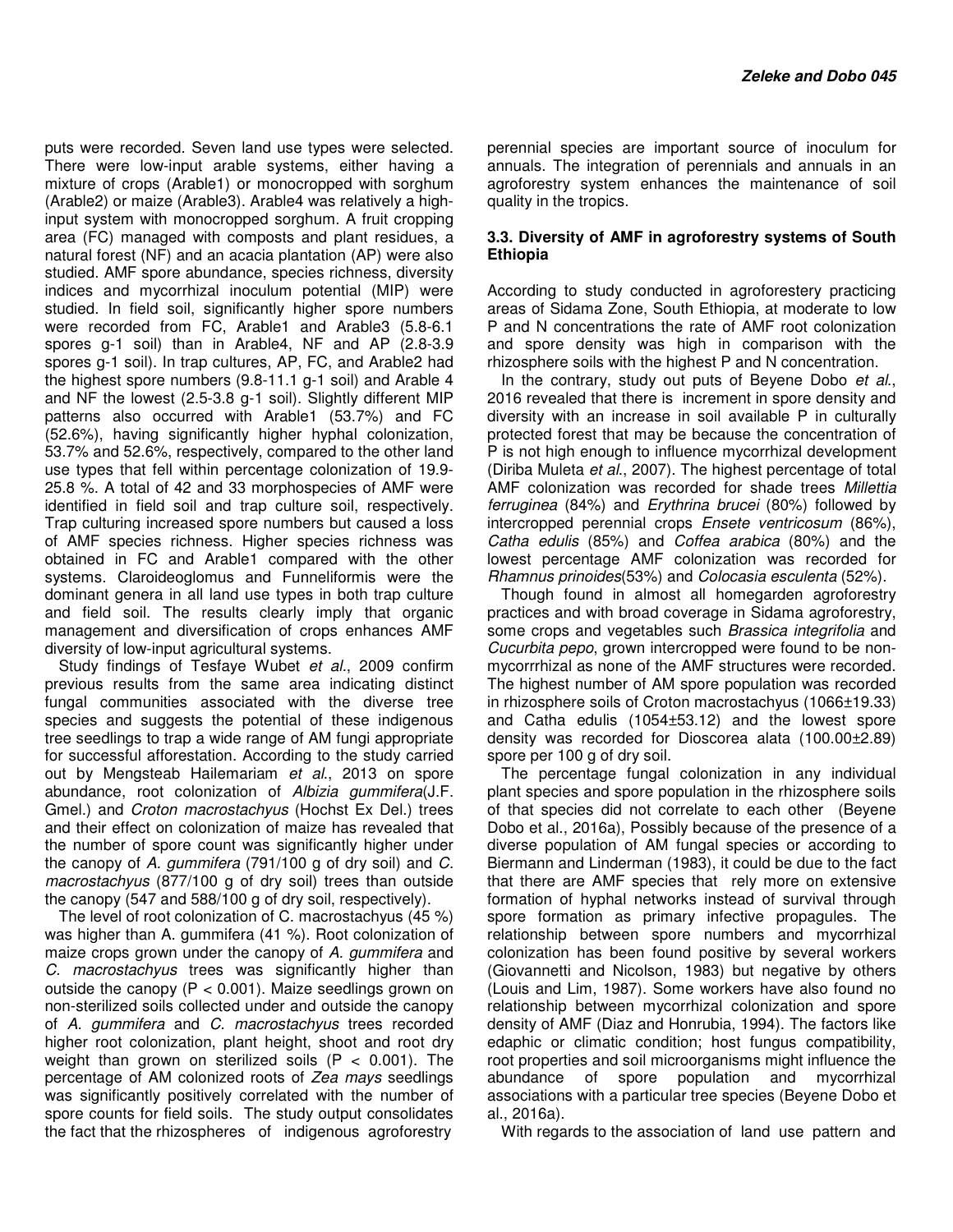AMF abundance, it has been found that monocropping reduces spore density and AM colonization in comparison with the culturally protected forest and the agroforestry (Beyene Doboet al., 2016b). Similar study conducted in South Ethiopia agroforestery practicing lands have indicated the presence of about 29 morphospecies belongining to nine genera (Acaulospora, Glomus,Claroideoglomus, Funneliformis, Pacispora, Septoglomus, Rhizophugus, Scutellospora and Gigaspora). Mean while, spores of four genera Rhizophugus, Glomus, Funneliformis, andAcaulospora had higher spore production, accounting for 36.22%, 21.20%. 19.39%, 17.54% and 11.74% of the total number of spores respectively.

Glomus and acaulospora species are found to be the most abundant among the glomeromycotan genera in tropical areas (Gerdemann and Trappe, 1974; Blaszkowski, 1989; Talukdar and Germida, 1993; Zerihun Belay et al., 2014). This makes them favorable fungi for mass multiplication as well as seedling inoculation for their better establishment (Beyene Dobo et al., 2016a). Glomus species is widely distributed regardless of the type and intensity of disturbance in the different ecosystems, whereas Acaulospora is dominant in least disturbed agro ecosystems (Snoeck et al., 2010). According to Muthukumar et al. 2003b, AM fungal sporulation is influenced by an array of factors which come from environment, host and fungus and spore density tend to decrease during early root growth but to increase during root inactivity or senescence. Study result of Beyene Bono et al., 2016b at Bokasso, Tellamo and Arrosa forest areas in Sidama Zone , South Ethiopia has substantiated findings of Carrenho et al., 2007, in that soil texture of clay loam and sandy loam are types of soils that favor mycorrhizal development. Moreover, this Ethiopian Study has also revealed the significance of soil pH ranging from 6.18-6.28 to favour AMF development.

The study conducted in Southwestern Ethiopia by Diriba Muleta et al. (2008) to investigates the spatial distribution of AMF has revealed that the occurrence of significantly higher AMF spore densities at canopy bases and at 0–30 cm soil depth. Spore populations were found to belong to fivegenera: Acaulospora, Entrophospora, Glomus, Gigaspora and Scutellospora,with Glomus and Acaulospora dominating. Sampling points, sites and depths, shade tree species and shade tree/coffee plant age affected AMF spore density. Agroforestry practices including the use of leguminous shade trees effectively maintained AMF numbers in soils even at depth compared with unshaded coffee plants (monocultures).

Tadesse Chane and Fassil Assefa (2013), reported the number of spores produced by AMF in all rhizosphere soils of coffee forests as ranging from 578 to 1313 spores/100g of dry soil. The spores were grouped into four principal morphological types Glomus, Gigaspora, Scuttelospora and Acaulospora in descending order of their relative abundance.

 In Ethiopia, Zerihun Belay et al. (2013), showed that land use types drastically affected AMF colonization and AMF diversity in a dryland agroforestry system in the central part of Ethiopia. Accordingly, land use changes from forest to agriculture contribute to declining of AMF abundance, root colonization and effectiveness in plant growth promotion.

AMF have also been shown to drive plant succession and may prevent invasion by alien species. The very few conditions where infective AMF are low in abundance and diversity is when the soil erodes, is disturbed and is devoid of vegetation cover. These are all common features of degraded lands. Meanwhile, degraded lands harbor low levels of infective AMF abundance and diversity. Therefore, the successful restoration of infective AMF can potentially improve the restoration success of degraded lands. Better AMF inoculation effects result when inocula are composed of native fungi instead of exotics, early seral instead of late seral fungi, and are consortia instead of few or single species (Asmelash F et al. , 2016).

As per the study findings of Beyene Dobo et al., 2017 in tree-enset-coffee based agro-forestry practices there was significant ( $P < 0.05$ ) effects on AMF spore abundance among different combinations. However, land uses with Millettia ferruginea and Erythrina brucei had higher spore numbers than land use types with Cordia africana as a shade tree. AMF species also seemed to show preference for specific tree-crop combination. Percentage root colonization of five months old Sorghum bicolor grown as a trap plant in field soils collected along the tree-crop combinations from the experimental sites showed significantly different ( $P < 0.05$ ) root colonization. There was a positive correlation ( $r = 0.458$ ,  $P = 0.016$ ) between root colonization and spore abundance at the 0.05 level (2 tailed). A total of 28 AMF morphotypes from eight genera were isolated. Species diversity also responded differently to different tree-crop combinations, in tree-enset-coffee based agroforestry practices for all experimental sites. The response of AMF species to different tree-crop combinations therefore indicates the importance of selection of specific species of trees for better management of small holder at low external input agroforestry practices.

#### **3.4. Diversity of AMF in afromonatne forests of Ethiopia**

Michelsen (1993) has revealed findings of the study conducted on roots of 28 species of epiphytic vascular plants collected on tree trunks and branches at six afromontane forest sites between 1700 and 3300 m above sea level in Bale Mountains National Park, Ethiopia. Seven of the 28 epiphyte species were colonized by vesicular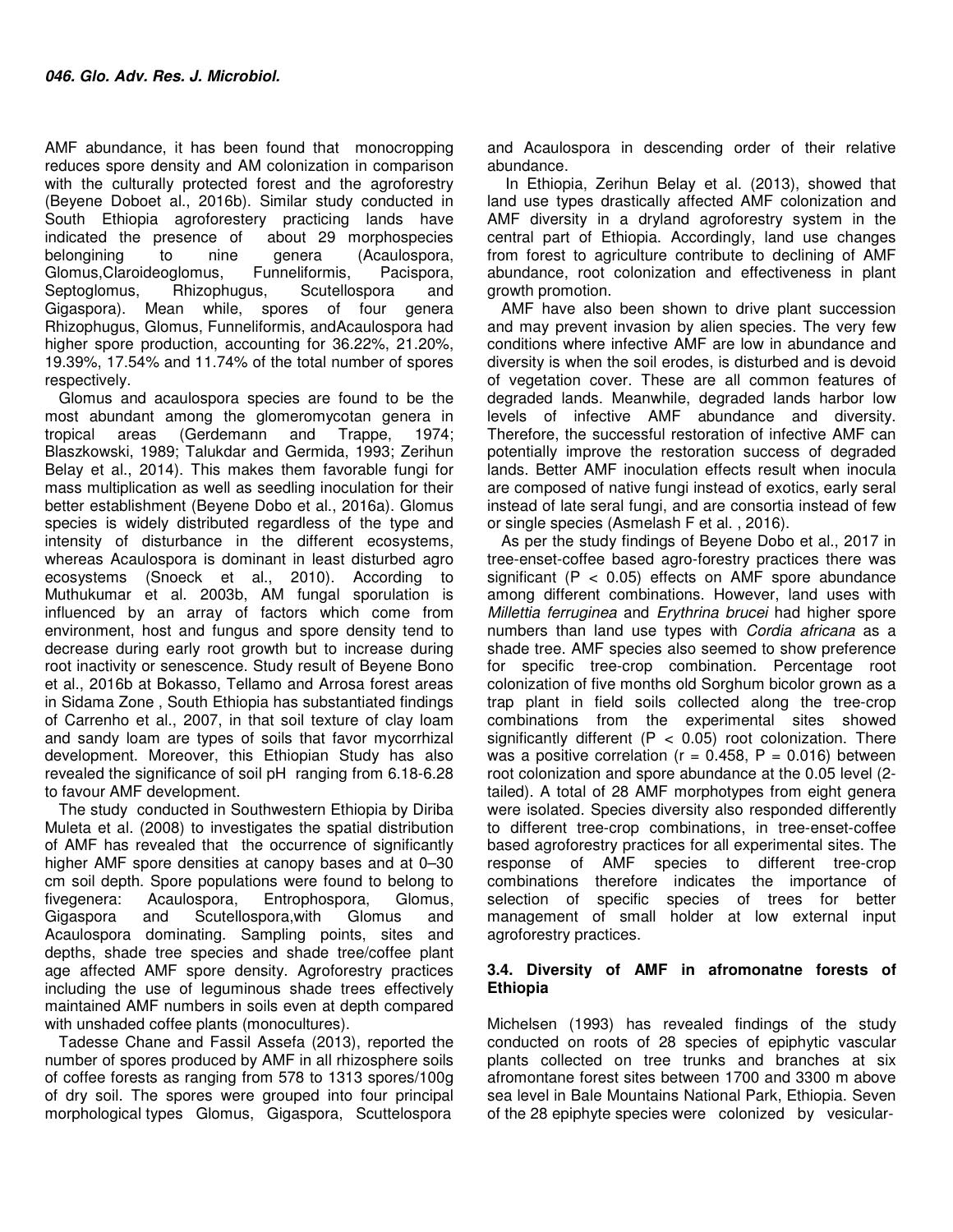arbuscular mycorrhizal fungi (VAM). Mycorrhizal colonization only occurred at two of the six sites examined, at 2900 m and 3300 m, but more than one type of VAM endophyte was present in each case. Three facultative epiphytic species were all highly colonized by VAM on the forest floor, whereas roots from epiphytic habitats were weakly colonized. No correlations were found between VAM colonization, fine root diameter and root hair length, but VAM colonization and root hair abundance were negatively correlated. The lack of VAM colonization of potential, epiphytic host species at the majority of the sites examined points to the dispersal of VAM propagules as the factor limiting mycorrhizal colonization of epiphytic habitats. It is suggested that root systems of hemiepiphytic tree species serve as corridors between forest floor and tree trunks through which VAM may spread via hyphal growth.

Arbuscular mycorrhiza fungi (AMF) are vital in the regeneration of vegetation in disturbed ecosystems due to their numerous ecological advantages and therefore are good indicators of soil and ecosystem health at large. Emiru Birhane et al., 2017 has conducted study aiming at determining how the seasonal, vegetation cover density, edaphic and anthropogenic factors affect AMF root colonization (RC) and spore density (SD) in Desa'a dry Afromontane forest. AMF RC and SD in the rhizosphere of five dominant woody species, Juniperus procera, Olea europaea, Maytenus arbutifolia, Carissa spinarum and Dodonaea angustifolia growing in Desa'a forest were studied during the rainy and the dry seasons in three permanent study vegetation cover density plots (dense, medium, and poor). Spore density ranged from 50 to 4467 spores/100 g soil, and all species were colonized by AMF within a range of 4–95%. Glomus was the dominant genus in the rhizosphere of all species. Vegetation cover density strongly affected SD and RC. The SD was significantly higher ( $p < 0.05$ ) in the poor vegetation cover density than in the other two and lowest in the dense cover; root colonization showed the reverse trend. Management practices significantly ( $p < 0.05$ ) influenced AMF SD and RC, with the fenced plots being more favoured. Seasons significantly ( $p < 0.05$ ) affected RC and SD. More RC and SD were observed in the wet period than the dry period. Correlating AMF SD and RC with soil physical and chemical properties showed no significant difference (p > 0.05) except for total nitrogen. Hence the study consolidates that Disturbance, vegetation cover density, season and total nitrogen are significant factors that control the dynamics and management interventions to maintain the forest health of dry Afromontane forests.

### **4. CONCLUSION AND RECOMMENDATION**

#### **4.1. CONCLUSION**

broad or narrow association with distinct plant species in natural environments are crucial information in the understanding of the ecological role of AM fungi on plant co-existence. This knowledge is also needed for appropriate mycorrhization of nursery-grown seedlings for forestation efforts and to help boost cop production. In a nut shell, knowing the diversity of AMF will contribute significantly to the environmental and agriculatural applications and overall resilience of the ecosystem.

#### **4.2. RECOMMENDATIONS**

Based on the review studies done, the following recommendations are proposed:

> The diversity and occurrence of AMF in Ethiopia in association with some plants such as cereal crops, vegetables and livestock forage is less clear or very minimal information, so there is a need to trigger comprehensive studies in the indicated aspects.

 $\triangleright$  Most diversity studies conducted in Ethiopia are morpho-species based, thus it will be good to substantiate those findings with molecular techniques.

 As the recent Ethiopian horticultural production is pumped with excessive use of fungicides and other sorts of agrochemicals, it needs to trigger further investigation on the impact of these inorganic inputs in the diversity and abundance of AMF.

 $\triangleright$  Diversity studies in Ethiopia should be accompanied of estimating the socio-economic role of fungi-plant assemblage in organic agriculture; as compared to the use of excessive inorganic inputs.

 $\triangleright$  As a nation of potential agricultural production, Ethiopia needs to have a very comprehensive mapping of the spatial and temporal diversity and abundance of AMF across the various major vegetation coverage. To lessen the limitations of recent strives; they are very few and restricted more to the Northern, Southern, Central and Rift valley systems.

In a nut shell, it is well acknowledged that dedicated scientific compatriots have contributed tremendously to light on the understanding of AMF diversity and abundance in various vegetations in Ethiopia and pointed out the role of AMF contribution to the agro-ecosystem. Nonetheless, there are still lots of tasks which are required to be carried out to help respond the outstanding questions of the science world and new biotechnological intervention requiring agriculture lead economy of Ethiopia. Hence, this review would like to recommend the initiation of pertinent projects in the aforementioned five areas, coordinating with the national and global potential partners to help uncover the mysteries of fungi-plant diversity and the potential ecosystem service that the association could play in Ethiopia.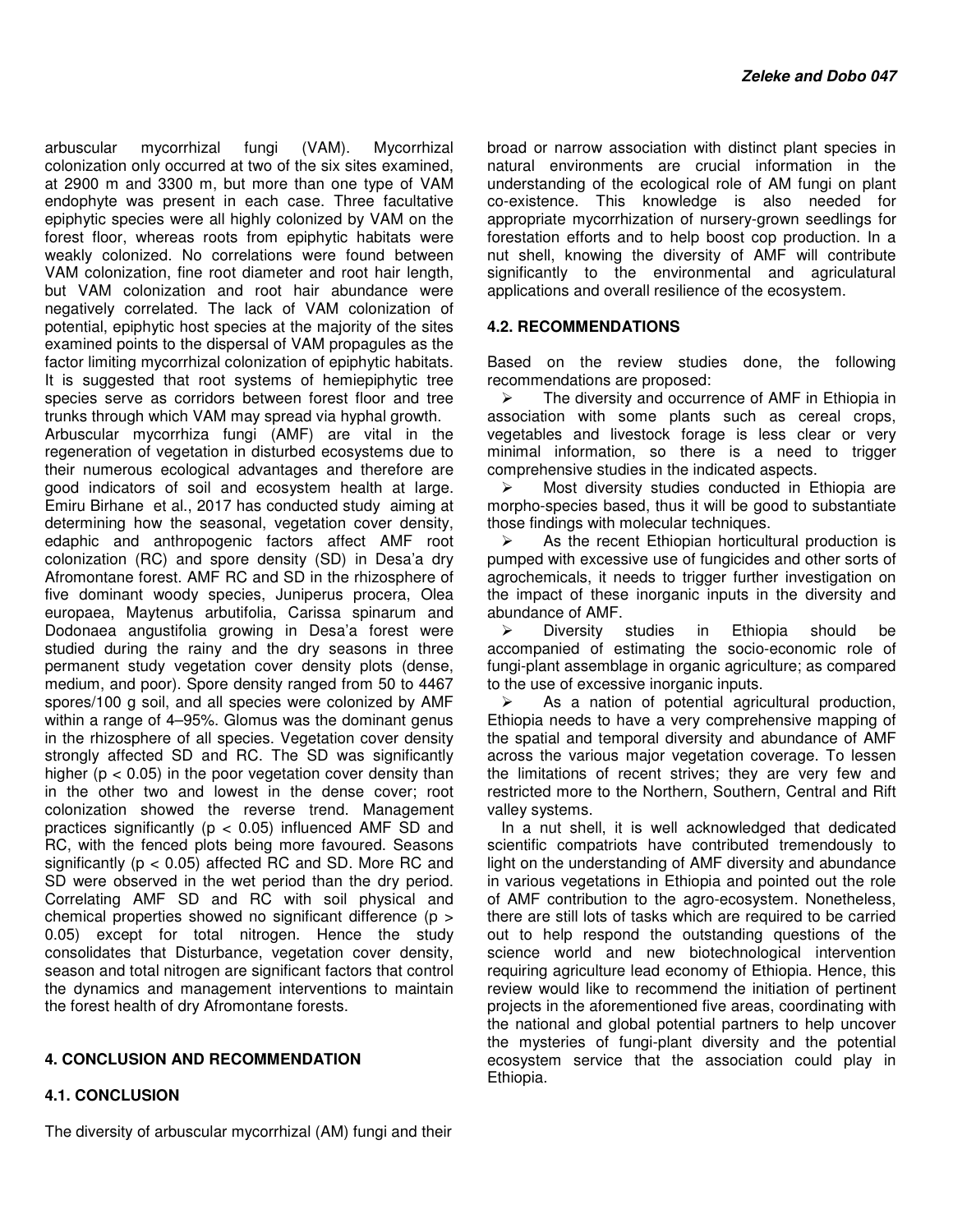#### **REFERENCES**

- Akkopru A, Demir S (2005). Biological control of Fusarium wilt in tomato caused by Fusarium oxysporum f. sp. lycopersici by AMF Glomus intraradices and some rhizobacteria. J Phytopathol 153:544–550.
- AL-KARAKI GN, AL-RADDAD A (1997). Effects of arbuscular fungi and drought stress on growth and nutrient uptake of two wheat genotypes differing in their drought resistance. Mycorrhizae, 7: 83−88.
- Altieri MA (1995). Agroecology: the science of sustainable agriculture. Westview Press, Boulder. Altieri MA (1999) The ecological role of biodiversity in agroecosystems. Agric Ecosyst Environ 74:19–31.
- Anders M (1993). The mycorrhizal status of vascular epiphytes in Bale Mountains National Park, Ethiopia.4: 11. https://doi.org/10.1007/BF00203244.
- Andrea B, Roberto B, Alberto O, Antonio C, Barbera, Erica L,Valeria B (2014). Arbuscular Mycorrhizal Fungi and their Value for Ecosystem Management. Biodiversity-The Dynamic Balance of the Planet. http://dx.doi.org/10.5772/58231.
- Asmelash F, Bekele T, and Birhane E. (2016). The Potential Role of Arbuscular Mycorrhizal Fungi in the Restoration of Degraded Lands. Front. Microbiol. 7:1095. doi: 10.3389/fmicb.2016.01095.
- Barrios E (2007). Soil biota, ecosystem services and land productivity. Ecol Econ 64:269–285.
- Bedini S, Pellegrino E, Avio L, Pellegrini S, Bazzoffi P, Argese E, Giovannetti M (2009). Changes in soil aggregation and glomalinrelated soil protein content as affected by the Arbuscular mycorrhizal fungal species Glomus mosseae and Glomus intraradices. Soil Biol Biochem 41:1491–1496.
- Beecher GR (1998). Nutrient content of tomatoes and tomato products. Proc. Soc. Exp. Biol. Med., 218: 98−100.
- Berruti A, Lumini E, Balestrini R, Bianciotto V (2016). Arbuscular mycorrhizal fungi as natural biofertilizers: Let's benefit from past successes. Front Microbiol: 6: 1559. doi:10.3389/fmicb.2015.01559 PMID: 26834714.
- Berta G, Sampo S, Gamalero E, Massa N, Lemanceau P (2005). Suppression of Rhizoctonia rootrot of tomato by Glomus mosseae BEG12 and Pseudomonas fluorescens A6RI is associated with their effect on the pathogen growth and on the root morphogenesis. Eur J Plant Pathol 111:279–288.
- Bever JD, Morton JB, Antonovics J, Schultz PA (1996). Host-dependent sporulation and species diversity of arbuscular mycorrhizal fungi in Mown grassland. J. Ecol. 84: 71- 82.
- Bever JD, Schultz PA, Pringle A, Morton JB (2001). Arbuscular mycorrhizal fungi: more diverse than meets the eye, and the ecological tale of why. Bioscience 51:923–931.
- Beyene D, Fassil A, Zebene A (2016a). Diversity and Abundance of Arbuscular Mycorrhizal Fungi Under Different Plant and Soil Properties in Sidama, Southern Ethiopia. Advances in Bioscience and Bioengineering. Vol. 4, No. 3, 2016, pp. 16-24. doi: 10.11648/j.abb.20160403.11.
- Beyene D, Fassil A, Zebene A (2017). Effect of tree-enset-coffee based agroforestry practices on arbuscular mycorrhizal fungi (AMF) species diversity and spore density. Agroforest Syst .https://doi.org/10.1007/s10457-016-0042-9.
- Beyene D, Fassil A, Zebene A. (2016b). Diversity of Arbuscular Mycorrhizal Fungi of Different Plant Species Grown in Three Land Use Types in Wensho and Shebidino Districts of Sidama in Southern Ethiopia. Advances in Bioscience and Bioengineering. Vol. 4, No. 4, 2016, pp. 25-34. doi: 10.11648/j.abb.20160404.11.
- Biermann B, Lindeman RG (1983). Use of vesicular-arbuscular mycorrhizal roots, intraradicle vesicles and extraradicle vesicles as inoculum. New Phytol. 95:97-105.
- Birhane E, Kuyper TW, Sterck FJ, Bongers F. (2010). Arbuscular mycorrhizal associations in Boswellia papyrifera (frankincense-tree) dominated dry deciduous woodlands of Northern Ethiopia. For. Ecol. Manage. 260:2160-2169.
- Blaszkowski J (1989). The occurrence of the Endogonaceae in Poland. Agric. Ecosyst. Environ. 29:45-50. Bonfante P, Genre A (2010) Mechanisms underlying beneficial plant–fungus interactions in mycorrhizal symbiosis. Nature Communications :1: 48.
- Caravaca F, Alguacil MM, Azcòn R, Roldán A (2006). Formation of stable aggregates in rhizosphere soil of Juniperus oxycedrus: effect of am fungi and organic amendments. Appl Soil Ecol 33:30–38.
- Carrenho R, Trufem SFB, Bononi VLR, Silva ES (2007). The effect of different soil properties on arbuscular mycorrhizal colonization of peanuts, sorghum and maize. Acta. Bot. Bras., 21: 23-730.
- Casazza G, Lumini E, Ercole E, Dovana F, Guerrina M, Arnulfo A (2017). The abundance and diversity of arbuscular mycorrhizal fungi are linked to the soil chemistry of screes and to slope in the Alpic paleo-endemic Berardia subacaulis. PLoS ONE 12(2): e0171866. doi:10.1371/journal. pone.0171866.
- Cavagnaro TR (2008). The role of arbuscular mycorrhizas in improving plant zinc nutrition under low soil zinc concentrations: a review. Plant Soil 304:315–325.
- Cavagnaro TR, Jackson LE, Six J, Ferris H, Goyal S, Asami D, Scow KM (2006). Arbuscular mycorrhizas, microbial communities, nutrient availability, and soil aggregates in organic tomato production. Plant Soil 282:209–225.
- Chaudhary V, Kapoor R, Bhatnagar AK (2008). Effectiveness of two arbuscular mycorrhizal fungi on concentrations of essential oil and artemisinin in three accessions of Artemisia annua L. Appl Soil Ecol 40:174–181.
- Cordier C, Gianinazzi S, Gianinazzi-Pearson V. (1996). Colonization patterns of root tissues by Phythophthora nicotianae var. parasitica related to reduced disease in mycorrhizal tomato. Plant Soil 185:223– 232.
- Costanza R, d'Arge R, de Groot R, Farber S, Grasso M, Hannon B, Limburg K, Naeem S, O'Neill RV, Paruelo J, Raskin RG, Sutton P, Van den Belt M (1997). The value of the world's ecosystem services and natural capital. Nature 387:253–260.
- Cummings JA, Kovacic JP (2009). The ubiquitous role of zinc in health and disease. J Vet Emerg Crit Care 19:215–240.
- Datnoff LE, Nemec S, Pernezny K (1995). Biological control of Fusarium crown and root rot of tomato in Florida using Trichoderma harzianum and Glomus intraradices. Biol Control 5:427–431.
- Diaz G, Honrubia M (1994). A mycorrhizal survey of plants growing on mine wastes in Southern Spain. Arid Soil Res. Rehabil. 8:59-68.
- Diedhiou PM, Hallmann J, Oerke EC, Dehne HW (2003). Effects of arbuscular mycorrhizal fungi and a non-pathogenic Fusarium oxysporum on Meloidogyne incognita infestation of tomato. Mycorrhiza 13:199–204.
- Diop TA, Gueye M, Dreyfus BL, Plenchette C, Strullu DG (1994). Indigenous arbuscular mycorrhizal fungi associated with Acacia albida Del. in different areas of Senegal. Appl. Environ. Microbiol. 60:3433- 3436.
- Diriba Muleta, Fassil Assefa, Sileshi Nemomissa, Granhall Ulf (2008). Distribution of arbuscular mycorrhizal fungi spores in soils of smallholder agroforestry and monocultural coffee systems in southwestern Ethiopia. Biology and Fertility of Soils. Volume 44, Issue 4, pp 653–659.
- Douds DD, Millner P (1999). Biodiversity of arbuscular mycorrhizal fungi in agroecosystems. Agricult. Ecosyst. Environ. 74:77 – 93.
- Dumbrell AJ, Nelson M, Helgason T, Dytham C, Fitter AH (2010). Relative roles of niche and neutral processes in structuring a soil microbial community. ISME J: 4: 337±345. doi: 10.1038/ismej.2009.122 PMID: 19924158.
- Emiru B, Nakiguli F, Kidane G, Amanuel Z, Ssemwanga M (2017). Vegetation cover density and disturbance affected arbuscular mycorrhiza fungi spore density and root colonization in a dry<br>Afromontane b forest, cnorthern EthiopiaJ. For. Res. Afromontane https://doi.org/10.1007/s11676-017-0493-5.
- Engindeniz S (2006). Economic analysis of pesticide use on processing tomato growing: a case study for Turkey. Crop Prot 25:534–541.
- Evelin H, Kapoor R, Giri B (2009). Arbuscular mycorrhizal fungi in alleviation of salt stress: a review. Ann Bot 104:1263–1280. FABER, B. A., ZASOSKI, R. J., BURAU, R. G., URIU, K (1990) Zinc uptake by corn as aff ected by vesicular-arbuscular mycorrhizae. Plant Soil, 129: 121−130.
- Fisher B, Turner RK (2008). Ecosystem services: classification for valuation. Biol Conserv 141:1167–1169.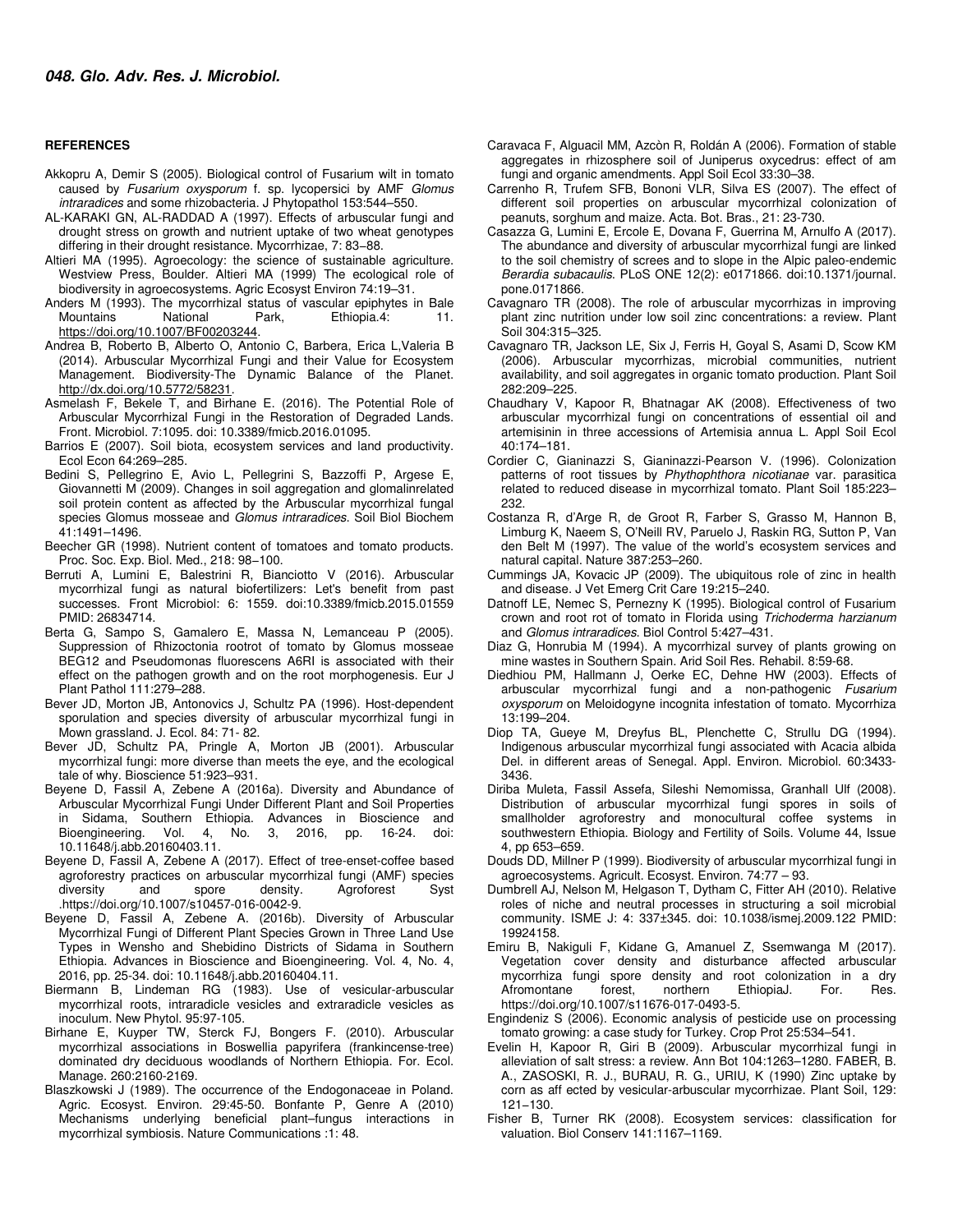- Fitter AH, Sanders IR (1992). Interactions with the soil fauna. In: Allen MF (ed) Mycorrhizal functioning: an integrative plant-fungal process. Chapman and Hall, New York, pp 333–354.
- Foley JA, DeFries R, Asner GP, Barford C, Bonan G, Carpenter SR, Chapin FS, Coe MT, Daily GC, Gibbs HK, Helkowski JH, Holloway T, Howard EA, Kucharik CJ, Monfreda C, Patz JA, Prentice IC, Ramankutty N, Snyder PK (2005). Global consequences of land use. Science 309:570–574. forest and pasture. Biotropica 32: 734–750.
- Gadkar V, David-Schwartz R, Kunik T, Kapulnik Y (2001). Arbuscular mycorrhizal fungal colonization. Factors involved in host recognition. Plant Physiology, 127(4): 1493−1499.
- Gamalero E, Lingua G, Berta G, Glick BR. (2009). Beneficial role of plant growth promoting bacteria and arbuscular mycorrhizal fungi on plant responses to heavy metal stress. Can J Microbiol 55:501–514.
- Gerdemann JW, Trappe MJ (1974). The Endogonaceae in the Pacific Northwest. Mycologia Memoir, No. 5. The New York Botanical Garden, New York. P 76.
- Gianinazzi S, Gianinazzi-Pearson V (1988). Mycorrhizae: a plant's health insurance. Chim Oggi 10:56–68.
- Gianinazzi S, Huchette O, Gianinazzi-Pearson V (2008). New outlooks in mycorrhiza applications. In: Baar J, Estaun V, Ortas I, Orfanoudakis M, Alifragis D (eds) Proceedings of the COST870 meeting "Mycorrhiza application in sustainable agriculture and natural systems", 17–19 September 2008, Thessaloniki, Greece. pp 20–22.
- GILDON A, TINKER, PB (1983). Interactions of vesicular-Arbuscular mycorrhizal infection and heavy metals in plants. I. The effects of heavy metals on the development of vesicular Arbuscular mycorrhizas. New Phytol., 95: 247−261.
- Giovannetti M, Nicolson HT (1983). Vesicular-arbuscular Mycorrhizas in Italian sand dunes. Trans. Braz. Mycol. Soc. 80:552-555.
- Gollottee A, Gianinazzi-Pearson V, Giovannetti M, Sbrana C, Avio L, Gianinazzi S. (1993). Cellular localization and cytochemical probing of resistance reactions to arbuscular mycorrhizal fungi in a locus a mycmutant of Pisum sativum L. Planta 191:112–122.
- Görlach B, Landgrebe-Trinkunaite R, Interwies E, Bouzit M, Darmendrail D, Rinaudo JD (2004). Assessing the ecomic impacts of soil degradation. In: Volume IV: Executive Summary Study commissioned by the European Commission, DG Environment, Study Contract NVB1/ETU/2003/0024, Berlin.
- Hao Z, Fayolle L, van Tuinen D, Gianinazzi-Pearson V, Gianinazzi S (2009). Mycorrhiza reduce development of nematode vector og Grapevine fanleaf virus in soils and root systems. In: Boudon- Padfieu E (ed) Extended abstract 16th meeting of ICVG, Dijon, France. pp 100– 1001.
- Hart MM, Trevors JT (2005). Microbe management: application ofmycorrhizal fungi in sustainable agriculture. Front Ecol Environ 3:533–539.
- Herring JR, Fantel RJ (1993). Phosphate rock demand into the next century: impact on world food supply. Nat Resour Search 2:226–246.
- Huang Z, Zou Z, He C, He Z, Zhang Z, Li J (2011). Physiological and photosynthetic responses of melon (Cucumis melo L.) seedlings to three Glomus species under water defi cit. Plant and Soil, 339 (1): 391−399.
- Ingleby K, Diagne O, Deans JD, Lindley DK, Neyra M, Ducousso M (1997). Distribution of roots, arbuscular mycorrhizal colonisation and spores around fast-growing tree species in Senegal. For. Ecol. Manage. 90:19-27.
- Jakobsen I (1995) Transport of phosphorus and carbon in VA mycorrhizas. In: Varma A, Hock B (eds) Mycorrhiza. Springer- Verlag, Berlin, pp 297–324.
- Janos DP (1992). Heterogeneity and scale in tropical vesicular-arbuscular mycorrhizal formation. In: Mycorrhizas in ecosystems (Read, D. H., Lewis, D. H. Fitter, A. H. and Alexander, I. J.Eds): CAB International, Wallingford, England, pp 276-282.
- Johnson, NC. Copeland, PJ. Croolston, RK. Pfleger, FL. (1992). Mycorrhizae: possible explanation for yield decline with continuous corn and soybean. Agron J 84:387–390.
- Kahiluoto H, Ketoja E, Vestberg M, Saarela I. (2001). Promotion of AM utilization through reduced P fertilization 2. Field studies. Plant and Soil 231:65-79.
- Khade SW, Adholeyavan A. (2009). Arbuscular mycorrhizal association in plants growing on metal-contaminated and non contaminated soils. Water Air Soil Pollut 202:45–56.
- Kirby J, Keasling JD (2009) Biosynthesis of plant isoprenoids: perspectives for microbial engineering. Annu Rev Plant Biol 60:335– 355.
- Lakshman HC, Rajanna L, Inchal RF, Mulla FI, Srinivasulu Y (2001). Survey of VA- mycorrhizae in agroforestry and its implications on forest trees. Trop. Ecol. 42(2):283286.
- Lal R (2009). Soil degradation as a reason for inadequate human nutrition. Food Security 1:45– 57.
- Leake JR, Johnson D, Donnelly D, Muckle G, Boddy L, Read D (2004). Network of power and influence: The role of mycorrhizal mycelium in controlling plant communities and agroecosystem functioning. Can J Bot 82:1016–1045.
- Lingfei L, Anna Y, Zhiwei Z. (2005). Seasonality of arbuscular mycorrhizal symbiosis and dark septate endophytes in a grassland site in southwest China. FEMS Microbiol. Ecol. 54:367-373.
- LIU A, HAMEL C, ELMI A, COSTA C, MA B, SMITH DL (2002). Concentrations of K, Ca and Mg in maize colonized by arbuscular mycorrhizal fungi under field conditions. Can. J. Soil Sci., 82(3): 271−278.
- López-Millán AF, Sagardoy R, Solanas M, Abadía A, Abadía J (2009). Cadmium toxicity in tomato (Lycopersicon esculentum) plants grown in hydroponics. Environ Exp Bot 65:376–385.
- Louis L, Lim G (1987). Spore density and root colonization of vesicular arbuscular Mycorrhizas in tropical soil. Trans. Braz. Mycol. Soc. 88:207-212.
- Martinez-Medina A, Pascual JA, Lloret E, Roldan A (2009). Interactions between arbuscular mycorrhizal fungi and Trichoderma harzianum and their effects on Fusarium wilt in melon plants grown in seedling nurseries. J Sci Food Agric 89:1843–1850.
- Marulanda A, Barea JM (2009). Stimulation of plant growth and drought tolerance by native microorganisms (AM fungi and bacteria) from dry environments: mechanisms related to bacterial effectiveness. J Plant Growth Regul 28:115–124.
- Marulanda A, Barea JM, Azcon R (2006). An indigenous droughttolerant strain of Glomus intraradices associated with a native bacterium improves water transport and root development in Retama sphaerocarpa. Microb Ecol 52:670–678.
- McGonigle TP, Fitter AH (1990). Ecological specificity vesiculararbuscular mycorrhizal associations. Mycol Res 94:120–122.
- Mengsteab Hailemariam, Emiru Birhane, Zebene Asfaw and Solomon Zewdie. (2013). Arbuscular mycorrhizal association of indigenous agroforestry tree species and their infective potential with maize in the rift valley, Ethiopia. Agroforestry Systems .Volume 87, Issue 6, pp 1261–1272.
- Moges Shenkutie. (2014). Arbuscular Mycorrhizal Fungi abundance And diversity across different land-use types In Jabi Tehnan woreda Western Gojam, Ethiopia.MSc thesis In Microbiology, Haramaya University.
- Muleta, D., Assefa, F., Nemomissa, S. and Granhall, U (2007) Composition of coffee shade tree species and density of indigenous arbuscular mycorrhizal fungi (AMF) spores in Bonga natural coffee forest, southwestern Ethiopia. Forest Ecology and Management, 241: 45-154.
- Muthukumar T, Sha LQ, Yang XD, CaoM., Tang JW, and Zheng Z. (2003b). Mycorrhiza of plants in different vegetation types in tropical ecosystems of Xishuangbanna, southwest China. Mycorrhiza, 13, 289- 297.
- Nelson LL, and Allen AB. (1993). Restoration of Stipa pulchra grasslands: Effects of mycorrhizae and competition from Avena barbata. Restoration Ecol 2:40–5.
- Nziguheba G, Smolders E. (2008). Inputs of trace elements in agricultural soils via phosphate fertilizers in european countries. Sci Total Environ 390:53–57.